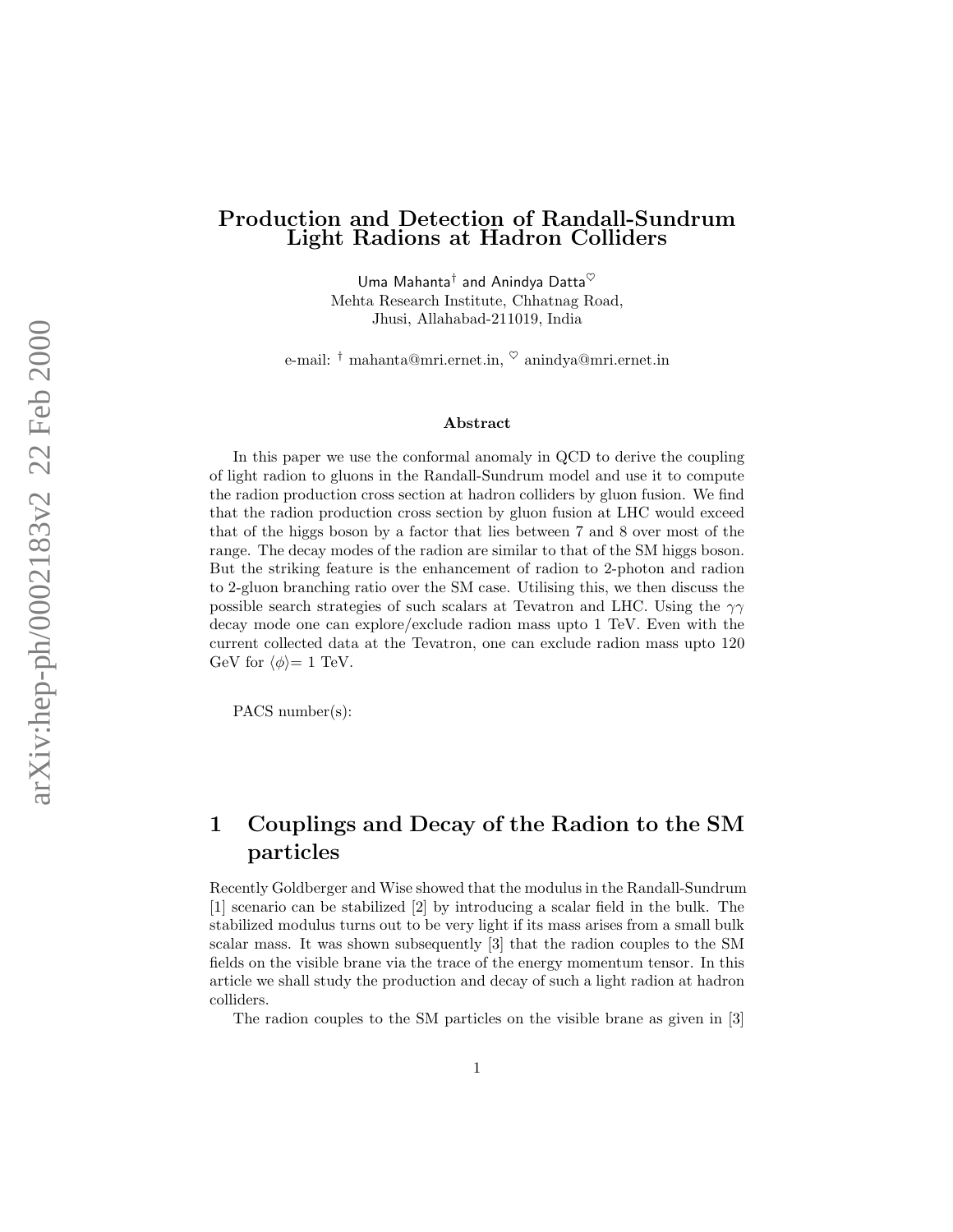*via* the relation,  $\mathcal{L}_{int} = \frac{1}{\langle \phi \rangle} T^{\mu}_{\mu} \tilde{\phi}$  where  $T^{\mu}_{\mu}$  is the trace of the symmetrized and conserved energy momentum tensor for SM fields. At the tree level it is given by,

$$
T^{\mu}_{\mu} = \sum_{f} m_{f} \bar{f} f + 2M_{z}^{2} Z^{\mu} Z_{\mu} + 2M_{w}^{2} W^{\mu} W_{\mu} + 2m_{h}^{2} h^{2}.
$$
 (1)

The fermion and gauge boson terms show the scale breaking effects due to electroweak symmetry breaking. Since the gluons and photons are massless the radion does not couple to these at the tree level. However the running of the gauge coupling in QCD and QED breaks the scale invariance and induces a trace anomaly [4]. The trace anomaly in QCD therefore generates the radion coupling to gluons which is given by

$$
\mathcal{L}_{\tilde{\phi}gg} = \frac{1}{\langle \phi \rangle} \frac{\beta(g_s)}{2g_s} \tilde{\phi} G^{a\mu\nu} G^a_{\mu\nu}.
$$
 (2)

where  $\frac{\beta(g_s)}{2g_s} = -(11 - \frac{2}{3}n_f)\frac{g_s^2}{32\pi^2}$ .  $G^a_{\mu\nu} = [\partial_\mu g_\nu^a - \partial_\nu g_\mu^a + gf^{abc}g_\mu^b g_\nu^c]$  is the gluon field strength tensor. For  $m_{\tilde{\phi}}^2 < 4 m_t^2$  we have  $n_f = 5$  dynamical quarks and hence  $\frac{\beta(g_s)}{2g_s} \approx -3.84 \frac{\alpha_s}{4\pi}$ . On the other hand for  $m_{\tilde{\phi}}^2 > 4m_t^2$  we have  $n_f = 6$  and hence  $\frac{\beta(g_s)}{g_s} \approx -3.50 \frac{\alpha_s}{4\pi}$ . The anomaly contribution is independent of fermion mass. Even if EW symmetry were exact and all fermions had remained massless the trace anomaly would still lead to the above coupling of  $\phi$  to gluons. In the presence of EWSB, heavy quark loops give rise to a contribution to  $\mathcal{L}_{\phi gg}$ . In the infinite mass limit this contribution can be obtained by replacing v by  $\langle \phi \rangle$ in the effective Lagrangian for hgg coupling [eqn. 10]. It can be shown that this contribution is smaller than the anomaly contribution written above. The running of QED coupling also introduces a conformal anomaly. This gives rise to the following coupling of the radion to the photons.

$$
\mathcal{L}_{\tilde{\phi}\gamma\gamma} = \frac{1}{\langle \phi \rangle} \frac{\beta(e)}{2e} \tilde{\phi} F_{\mu\nu} F^{\mu\nu} \tag{3}
$$

Where  $F^{\mu\nu}$  has the usual meaning. We have used the following values of  $\beta(e)$  $\frac{f(e)}{2e}$  in our calculation.

$$
\frac{\beta(e)}{2e} = \frac{13\alpha}{12\pi} \qquad m_{\tilde{\phi}} > 2m_t
$$
  
\n
$$
= \frac{31\alpha}{36\pi} \qquad 2m_t > m_{\tilde{\phi}} > 2m_W
$$
  
\n
$$
= \frac{10\alpha}{9\pi} \qquad m_{\tilde{\phi}} < 2m_W
$$
 (4)

We want to mention that in the SM, in the heavy quark limit, the  $h\gamma\gamma$ coupling is given by,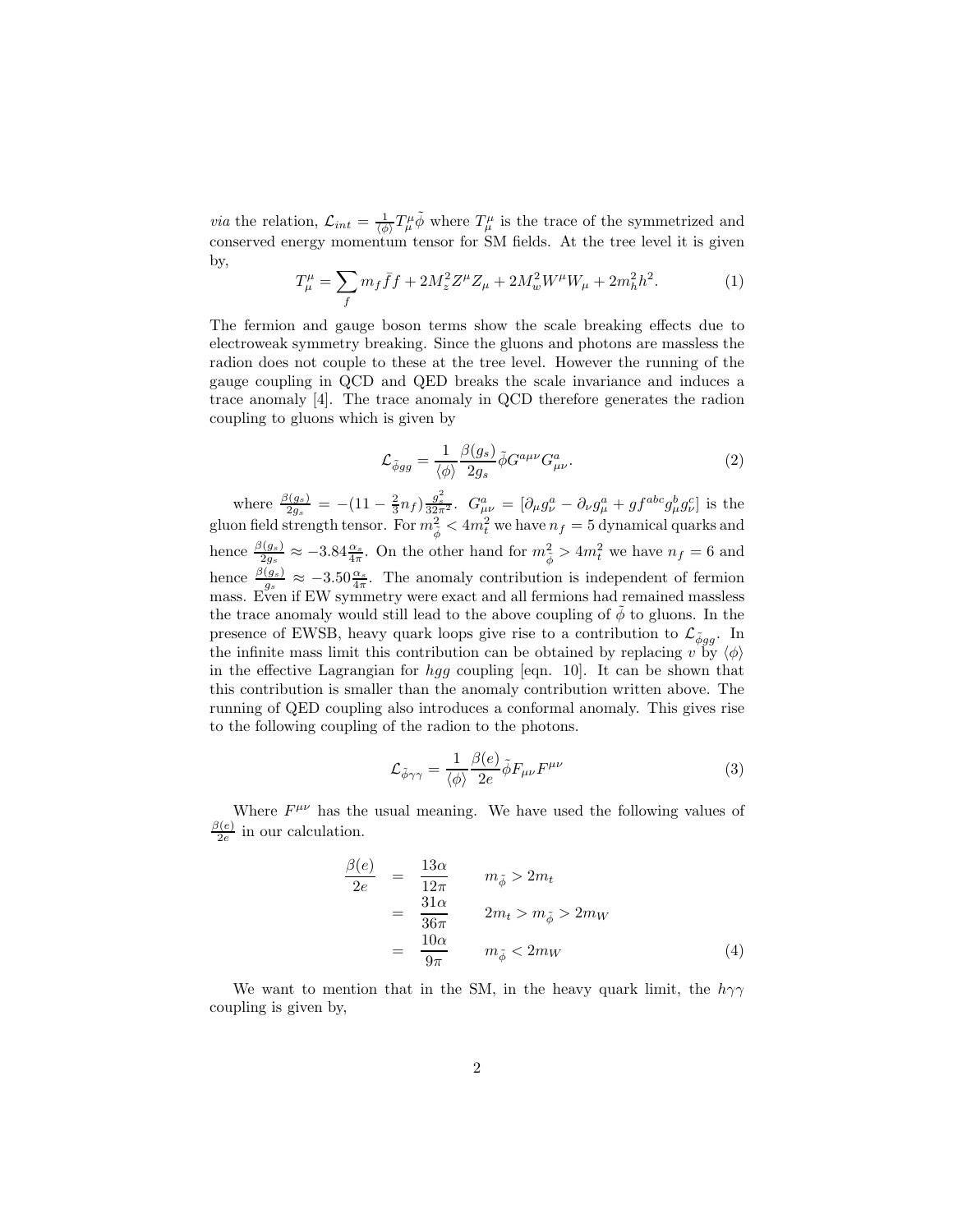$$
\mathcal{L}_{h\gamma\gamma} = \frac{1}{v} \frac{\beta(e)}{2e} h F_{\mu\nu} F^{\mu\nu} \tag{5}
$$

where,

$$
\frac{\beta(e)}{2e} = \frac{2\alpha}{9\pi} \tag{6}
$$

Hence for  $m_{\tilde{\phi}}^2, m_h^2 < 4$   $m_w^2$  (where  $\tilde{\phi} \to \gamma \gamma$  is significant and the heavy top limit is valid) we have  $\frac{g_{\phi\gamma\gamma}}{g_{h\gamma\gamma}}=5\frac{v}{\langle\phi\rangle}$ . Although  $\tilde{\phi}f\bar{f}$  and  $\tilde{\phi}VV$   $(V=W,Z)$  couplings are suppressed relative to  $hf\bar{f}$  and  $hVV$  couplings for  $\langle \phi \rangle = 1$  TeV,  $\tilde{\phi}gg$  and  $\tilde{\phi}\gamma\gamma$  couplings are slightly enhanced relative to hgg and  $h\gamma\gamma$  couplings.



Figure 1: Branching ratio of Radion into different channels for  $\langle \phi \rangle = 1$  TeV

Now we are in a position to present the radion decay branching ratios into different channels. In fig. 1, we present the relevant decay branching ratios. For the illustrative purpose we assumed  $\langle \phi \rangle = 1$  TeV. The radion coupling to any SM field has the  $\frac{1}{\langle \phi \rangle}$  dependence. Thus if we choose a different value of  $\langle \phi \rangle$ , the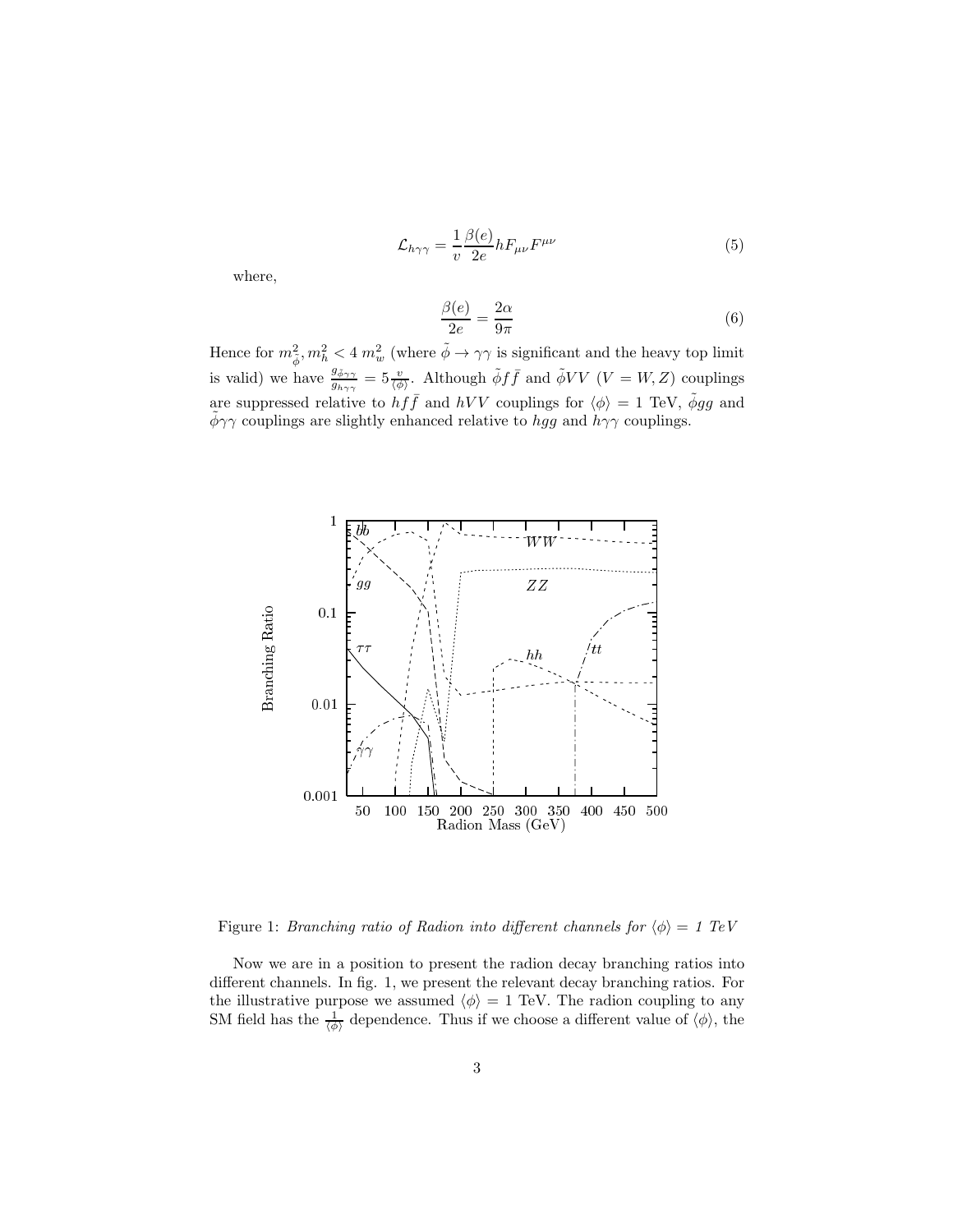partial decay widths of different channels change in the same fashion. But the branching ratios remain unchanged. The striking feature is that, for some radion masses the gluon gluon branching ratio is almost equal to 1. The other thing to note is that the photon photon branching ratio is also 5 to 8 times larger than the 2 photon branching ratio of the SM higgs. We see in the next section that this will have some interesting consequence in radion search. In this plot the SM higgs mass of 120 GeV is used for the purpose of illustration. This value of the SM higgs is well above the current experimental lower bound from the LEP [5]. Another interesting feature of this plot is that the radion branching ratio into gg or  $\gamma\gamma$  increases slowly with  $m_{\tilde{\phi}}$  after the sharp fall around WW threshold. On the contrary the higgs branching ratio in these two modes decreases with  $m_h$  after the WW threshold.

## 2 Radion Production at Hadron Colliders

The radion coupling to weak gauge bosons are suppressed relative to  $hWW$  and  $hZZ$  couplings by a factor of  $\frac{v}{\langle \phi \rangle}$ . It is known that higgs boson production at LHC by the weak boson fusion mechanism is itself suppressed relative to the gluon fusion mechanism over most of the range of  $M_h$  ( $M_h$  < 1 TeV). Hence the radion production at LHC by weak boson fusion is also not expected to be the dominant or efficient mechanism. Also the radion couplings to light valence quarks are extremely small. Therefore in this article we shall focus on radion production by gluon fusion. The radion production cross-section at a hadron collider via gluon fusion mechanism is given by,

$$
\sigma(p \; p(\bar{p}) \to \tilde{\phi} + X) = \Gamma(\tilde{\phi} \to gg) \; \frac{\pi^2}{8m_{\tilde{\phi}}^3} \; \tau \int_{\tau}^1 \frac{dx}{x} \; g(x) \; g(\frac{\tau}{x}) \tag{7}
$$

Here  $\tau$  is a dimensionless variable given by  $\frac{m_{\phi}^2}{S}$ , where S is the proton proton (anti-proton) center of mass energy. Note that  $L_{\phi gg}$  generates momentum dependent  $\phi$ gg,  $\phi$ ggg and  $\phi$ ggg couplings. The strength of these couplings are proportional to  $\beta(g_s)$  which includes the contribution of gluons as well as the dynamical quarks. The Lagrangian also indicates that radions could be produced either singly or in association with gluons at a hadron collider by gluon fusion. In fact the gluon fusion mechanism turns out to be the dominant production process for radions at hadron colliders over most of the interesting range.  $qg \rightarrow \phi$  and  $\bar{q}g \rightarrow \phi$  does make a small contribution to radion production in  $O(\alpha_s)^3$ . The radion coupling to gluons is very similar in structure to the effective Lagrangian that gives the higgs coupling to gluons [5] in the heavy quark limit. As in the case of the radion the gluon fusion also turns out to be the primary production mechanism for higgs boson at hadron collider. The dominant contribution to  $gg \to h$  arises from closed loops of heavy quarks that occur in the theory. In this work we shall assume that the number of heavy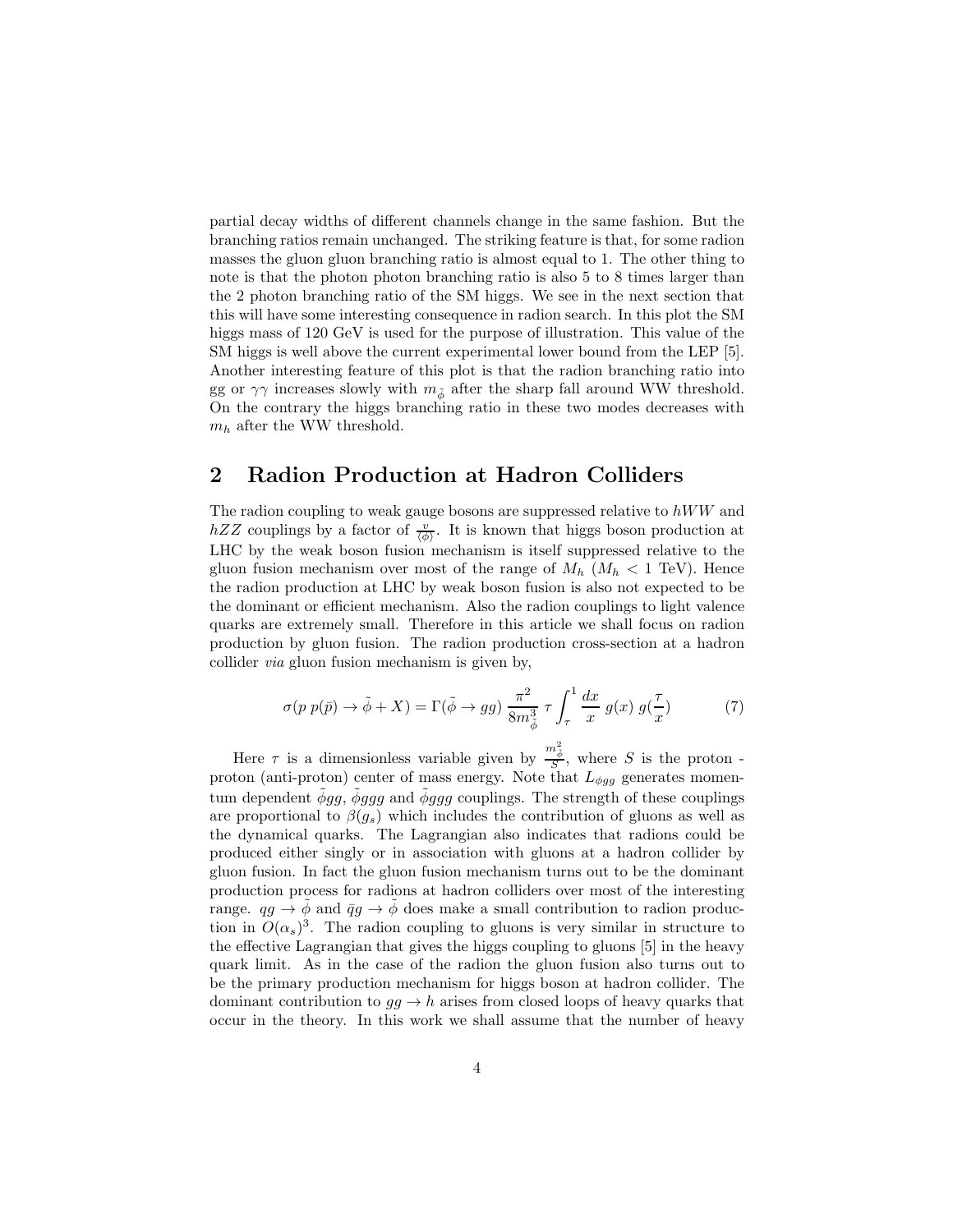quarks  $(N_h)$  is equal to one namely the top. It has been shown [6] that the heavy quark limit  $\frac{M_h}{M_q} \to 0$  is an excellent approximation to the exact two loop corrected rate for  $gg \to h$ . As  $m_h \to 2 m_t$  the exact result rises above the heavy quark result and exhibits a small bump corresponding to the  $t\bar{t}$  threshold. The width of the bump *i.e* the departure region increases with increasing  $m_t$ . The disagreement between the two results in the  $m_h \geq 2m_t$  region however is always less than a factor of two at LHC. The heavy quark limit for  $gg \to h$  can be obtained from the gauge invariant effective Lagrangian [7]

$$
\mathcal{L} = -\frac{1}{4} \left[ 1 - \frac{2 \beta_h}{g_s (1+\delta)} \frac{h}{v} \right] G^a_{\mu\nu} G^{a\mu\nu} - \frac{m_t}{v} h \bar{t} t. \tag{8}
$$

 $\delta = 1 + 2 \frac{\alpha_s}{\pi}$  is the anomalous dimension of the mass operator arising from QCD interactions.  $\beta_h$  is the heavy quark contribution to the QCD beta function. Since the hgg coupling in the  $M_q \to \infty$  limit arises from heavy quark loops it is only the heavy quarks that contribute to the  $\beta_h$  in eqn(3). To order  $(\alpha_s^3)$  the heavy quark contribution [6] to  $\beta(g_s)$  is given by  $\beta_h = N_h \frac{\alpha_s}{12\pi} [1 + \frac{19\alpha_s}{4}]$ . On the other hand the  $\beta(g_s)$  that appears in the gluon coupling to the dilaton like radion mode arises from the trace anomaly. The trace anomaly has its origin in the heavy regulator fields as their masses are taken to infinity. So it includes the gluonic contribution as well as that of dynamical quarks. This difference in the two beta function contributions makes the  $\phi$ gg coupling greater than the *hgg* coupling even for  $\frac{v}{\langle \phi \rangle} = \frac{1}{4}$ . However with increasing  $\langle \phi \rangle$  the *hgg* coupling ultimately wins over the  $\phi gg$  coupling. This feature is clear from fig. 2 where it is shown that with increasing  $\langle \phi \rangle$ ,  $\sigma(pp \to \phi)$  ultimately becomes smaller than  $\sigma(pp\to h)$ .

Let us now make some rough numerical estimate about the ratio  $\frac{\sigma(pp\to\phi)}{\sigma(pp\to h)}$ in the lowest order  $(O(\alpha_s))$ . Our estimates will depend only on the relative strength of  $\phi gg$  and  $\overline{h}gg$  couplings. For  $\sqrt{\hat{s}} < 2m_t$ ,  $\frac{\beta(g_s)}{2g_s}$  $\frac{\partial (g_s)}{\partial g_s} = -3.84 \frac{\alpha_s}{4\pi}$  whereas  $\beta_h = \frac{1}{3} \frac{\alpha_s}{4\pi}$  to lowest order. Also in this region the heavy quark limit provides a good approximation to the exact result for  $\sigma(pp \to h)$ . We find that  $\frac{g_{gg\phi}}{g_{ggh}} \approx$  $-2.88$  for  $\langle \phi \rangle = 1$  TeV. Above the  $2m_t$  threshold we have  $\frac{\beta(g_s)}{2g_s} \approx -3.50 \frac{\alpha_s}{4\pi}$ . Although in this region the heavy quark limit does not work that well for the higgs cross section we can still get an order of magnitude estimate (lower by at most a factor of two) using it. The ratio of couplings now  $(\sqrt{s} > 2m_t)$  becomes  $g_{gg\phi}$  $\frac{g_{gg\phi}}{g_{ggh}} \approx -2.63.$ 

Using the fact that the effective Lagrangian for higgs and radion production by gluon fusion are similar except for couplings we find that if  $\langle \phi \rangle = 1$  TeV then the cross section for  $pp \to \tilde{\phi}$  will exceed that of  $pp \to h$  by a factor of 8.3 for  $\sqrt{\hat{s}}$  < 2m<sub>t</sub> and by a factor of 6.9 for  $\sqrt{\hat{s}}$  > 2m<sub>t</sub>. However for  $\langle \phi \rangle = 5$  TeV the radion production cross section will be suppressed relative to the higgs cross section roughly by a factor of three. These features have been exhibited in fig. 2 where we have plotted the lowest order higgs production cross section (both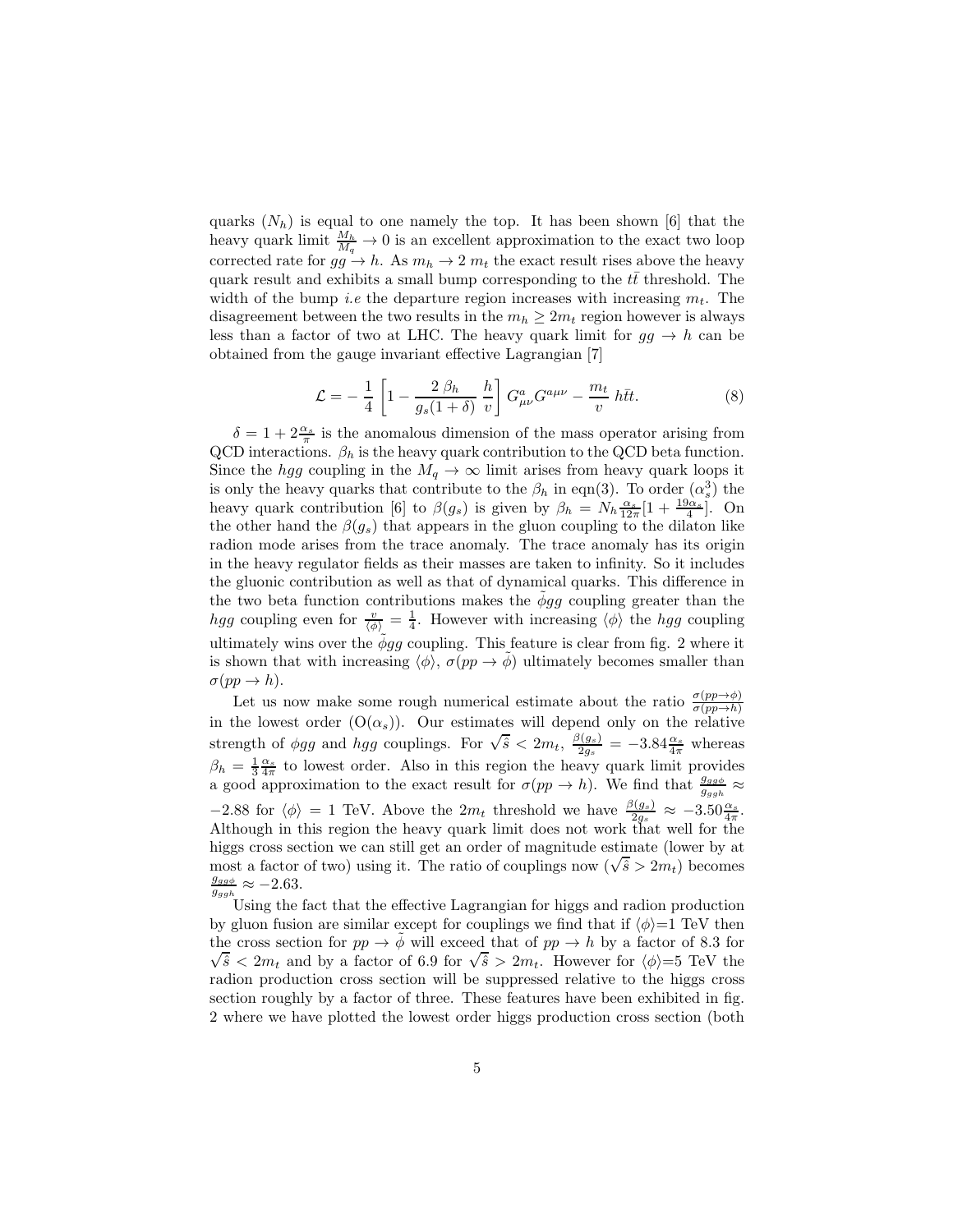

Figure 2: Radion production cross-section  $(a,b,e)$  at the LHC, for different values of  $\langle \phi \rangle$ . We also present the SM higgs production cross-section (c) the exact result and (d) in the heavy quark limit.

exact and the heavy quark limit) and the radion cross section (for three different values of  $\langle \phi \rangle$  against the mass of the particle ( $\phi$  or h) at LHC.

The estimates given above are based on lowest order calculations. It is known that higher order QCD corrections increases the lowest order rate by a factor (K factor) that lies between 2 and 3 at LHC  $[6, 8]$ . The QCD radiative corrections done in the heavy quark limit forms an excellent approximation to the exact calculations. To calculate the K factor one therefore always uses the heavy quark limit. But in the heavy quark limit the effective Lagrangian for higgs production is similar in structure to the Lagrangian for radion production. Hence the K factor for higgs production in the heavy quark limit will be the same for the radion also. So higher order QCD corrections will not affect the relative rate between the radion and the higgs to a very high degree of accuracy.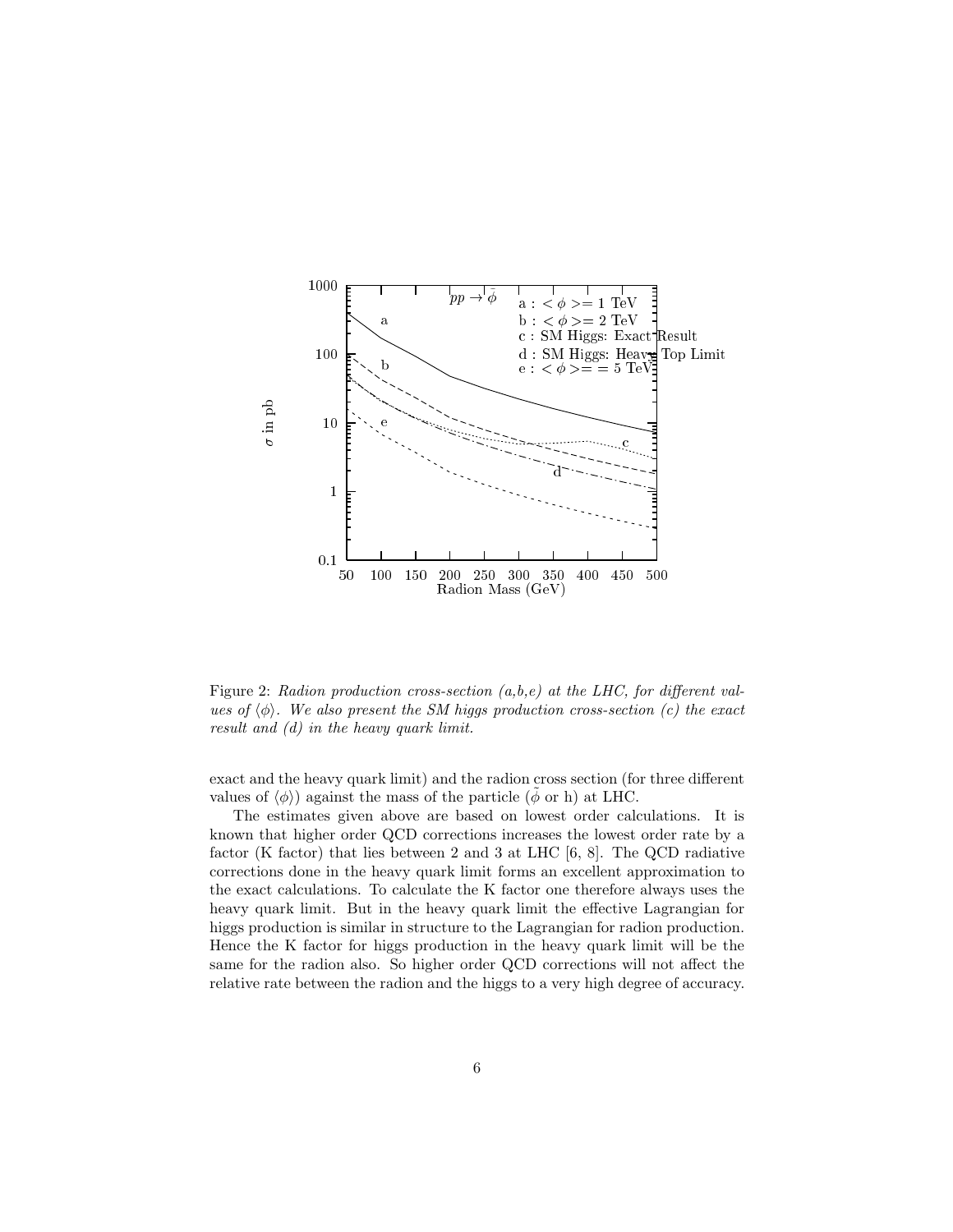# 3 Detection and Possible SM Backgrounds

Let us now concentrate on the detection of radion at a hadron collider like Tevatron. The dominant decay mode of a 50-150 GeV radion as can be seen from fig. 1, is to  $b\bar{b}$  or to gg. But the striking feature is that the  $\gamma\gamma$  branching ratio of the radion is larger than the higgs case by a factor 5-8, over a considerable mass range. The higgs production rate by gluon fusion and and its decay into the  $\gamma\gamma$ mode are both suppressed relative to that of the radion. This is the reason why two photon final state is not a good bet for the higgs at the Tevatron.

At the Tevatron radion production cross-section varies from 140  $pb$  to 1  $pb$  as we vary radion mass from 20 (current lower bound on radion mass comes from LEP -II [9]) to 160 GeV. We have included a NLO QCD correction factor of 2 in our calculation. This cross-section with the presently collected luminosity will give rise to some 10<sup>4</sup> radions. If the radion decays into the  $\gamma\gamma$  mode the final state will consist of 2 hard photons. The main background of this 2-photon final state comes from the pair annihilation of the valence quarks and anti-quarks. The other dominant source of  $\gamma\gamma$  background is gluon gluon annihilation to two photons. Though this is suppressed to the former by a factor of  $\alpha_s^2$ , dominance of gluon flux over the quarks flux, can make this comparable with the former. We do not calculate this second contribution explicitly. We multiply the  $q\bar{q} \rightarrow \gamma\gamma$  contribution by a factor of 2 to take this into account. At the Tevatron this is a conservative approximation. We have used a parton level monte-carlo event generator to estimate the numbers for both the signal and the background and the CTEQ-4M [10] parametrisation for the parton densities in our entire analysis.

The following cuts have been applied to differentiate between signal and background.

 $p_T^{\gamma} > 10 \text{ GeV}$ 

We demand the photons are in the central part of the detector.

 $|\eta_{\gamma}| < 3...$ 

We also require that the angular separation between the photons be substantial, i.e.  $\Delta R_{jj} \equiv \sqrt{(\Delta \eta_{\gamma\gamma})^2 + (\Delta \phi_{\gamma\gamma})^2} > 0.5$ 

Even after applying these cuts, the SM background cannot be removed completely. So the strategy is to compare the invariant mass (of the photon pair) distribution of the signal and background. For the signal (of a definite  $m_{\tilde{\phi}}$ ), invariant mass distribution shows a sharp peak over the continuum background. The sharpness of the peak depends mainly on the detector resolution and the partial width of  $\phi \to \gamma \gamma$ . In fig. 3 we plot the invariant mass  $(M_{\gamma\gamma})$  distribution for the signal (dots) and backgrounds (broken histogram) assuming an uniform bin size of 5 GeV. Here one can see that, for low  $M_{\gamma\gamma}$ , number of background events is higher than the signal. But as  $M_{\gamma\gamma}$  increases, the number of background events in the mass bins falls off more rapidly than the signal- which more or less remains the same over the entire mass range we are interested here. Once the radion mass is near to  $2m_w$ , signal events falls off sharply, due to the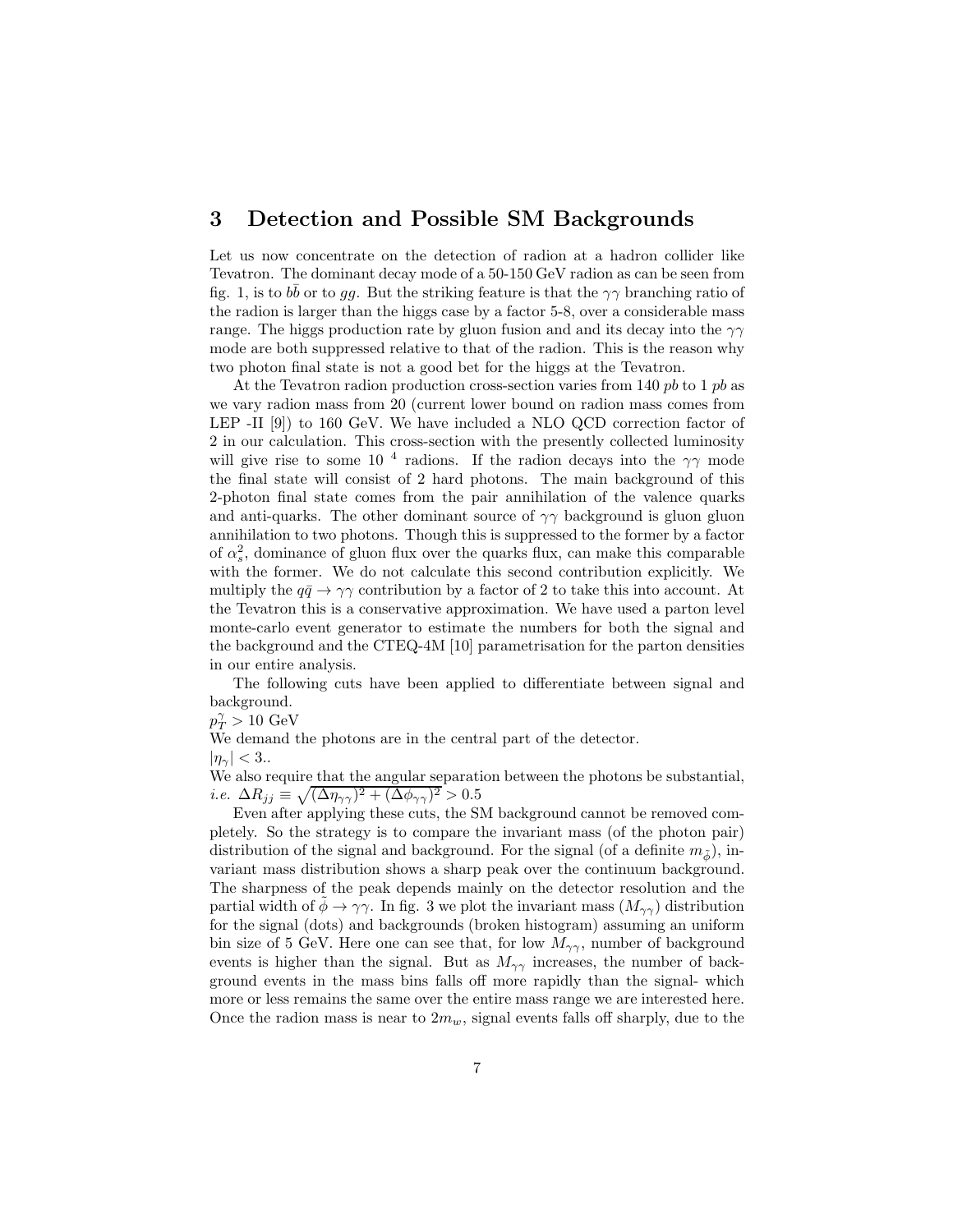

Figure 3: Invariant mass distribution for signal and background at the Tevatron for  $\langle \phi \rangle = 1$  TeV.

sharp fall of  $\gamma\gamma$  branching ratio.

We find that the  $\gamma\gamma$  mode is good enough to exclude radion mass nearly upto 120 GeV even with the presently collected luminosity of 110  $pb^{-1}$ . Here we have taken the radion vev to be 1 TeV. On the other hand at the Tevatron with the presently collected luminosity one cannot say anything about the SM higgs.

Now let us go over to the case of Upgraded Tevatron with center of mass energy of 2 TeV and luminosity of 1  $fb^{-1}$ . As center of mass energy is almost equal to the present, the signal and background are just 10 times larger than the previous case. This is evident from the fig. 4. In this figure we also plot the significance ( $\equiv$ No.ofSignal  $\frac{No.ofSignal}{No.of Background}$ ) of our signal upto  $M_{\gamma\gamma}$  equal to 100 GeV. One can check, over this entire mass range, significance is greater than 5. Generally a significance greater than 5 points to the discovery. One can also easily check that once  $M_{\gamma\gamma}$  is greater than 100 GeV, no. of background events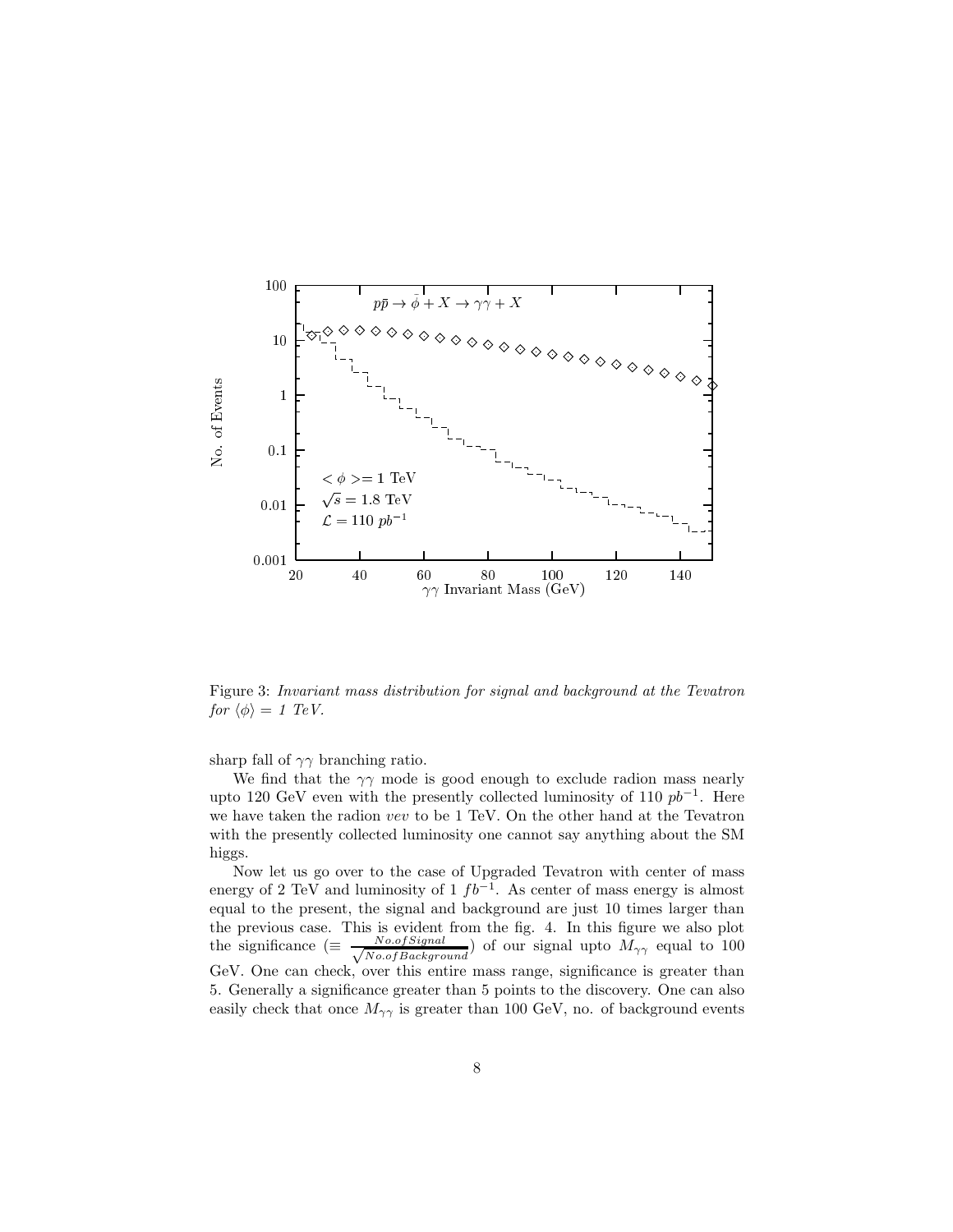in the corresponding bins become less than 1 events. So in this region we can demand 5 signal events as a benchmark for discovery. Thus at the upgraded Tevatron one can discover radion mass upto 160 GeV and exclude upto 165 GeV. Once  $M_{\gamma\gamma}$  is greater than 165 GeV, our signal falls off very sharply and we cannot say anything more about it.



Figure 4: Invariant mass distribution for signal and background at the Tevatron Upgrade for  $\langle \phi \rangle = 1$  TeV.

If we change  $\langle \phi \rangle$  the branching ratio of the radion to different channels remains same. So if we take  $\langle \phi \rangle = 2 \text{ TeV}$ , the cross-section and number of  $\gamma \gamma$ events become  $\frac{1}{4}$  of the present case ( $\langle \phi \rangle = 1$  TeV). And at the Tevatron with the presently collected luminosity, we cannot say anything about it. At the Tevatron Upgrade, we also cannot talk about the discovery, for  $m_{\tilde{\phi}} < 45 \text{ GeV}$ . At higher masses, one can discover upto 150 GeV  $m_{\phi}$  if  $\langle \phi \rangle = 2 \text{ TeV}$  instead of 1 TeV.

Finally we want to examine the search prospects of this scalar particle at the LHC. Though the two photon branching ratio drops very sharply near  $m_{\tilde{\phi}} \sim$ 140 GeV, in contrast to the SM case it remains constant with  $m_{\tilde{\phi}}$  after 140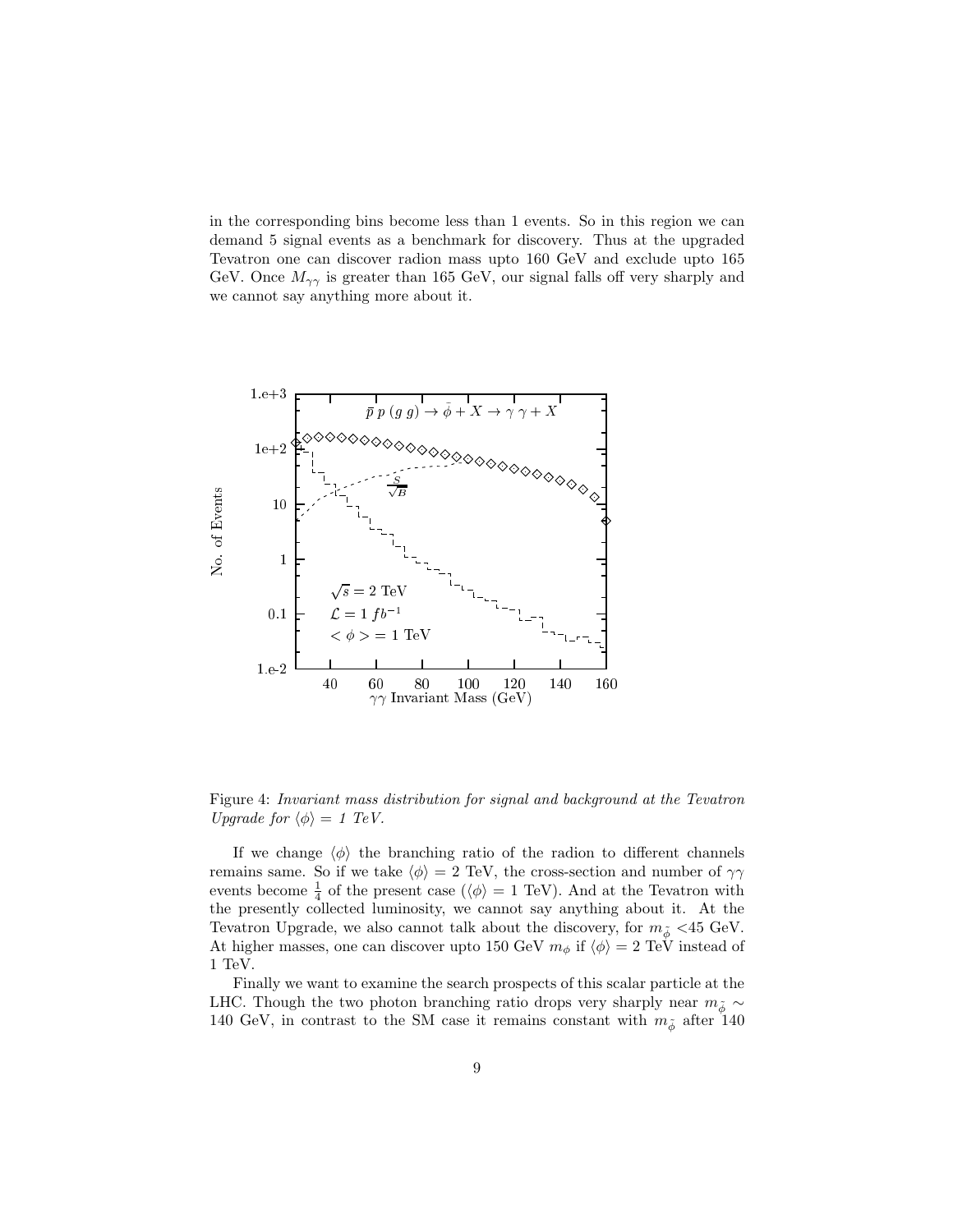GeV. Also the radion production rate is almost 8 times higher than that of higgs production rate. So unlike the SM higgs boson, for  $m_{\tilde{\phi}} > 140 \text{ GeV}, \gamma \gamma$ mode is a viable avenue to discover or exclude the radion for masses well upto 1 TeV.



Figure 5: Invariant mass distribution for signal and background at the LHC for  $\langle \phi \rangle = 1$  TeV.

Conservatively, we take the luminosity to be equal to 30  $fb^{-1}$ . The source of SM backgrounds remain the same here. But unlike the Tevatron, the 2-photon background coming from pair annihilation of quark and anti-quark becomes less severe. This is because the anti-quark coming from one proton has to be excited from the sea. But gluon density in the proton is much larger than the quark density at LHC. So to take into account the gluon gluon contribution to 2-photon background we multiply the quark-anti-quark contribution by a factor of  $6<sup>1</sup>$ . The cuts we used here are rather similar to the Tevatron case. Only we

<sup>&</sup>lt;sup>1</sup> Generally at the LHC energies the gluon-gluon contribution to two photon background is 5 times larger than the quark anti-quark contribution. For  $m_{\gamma\gamma} = 110$  (130) GeV this factor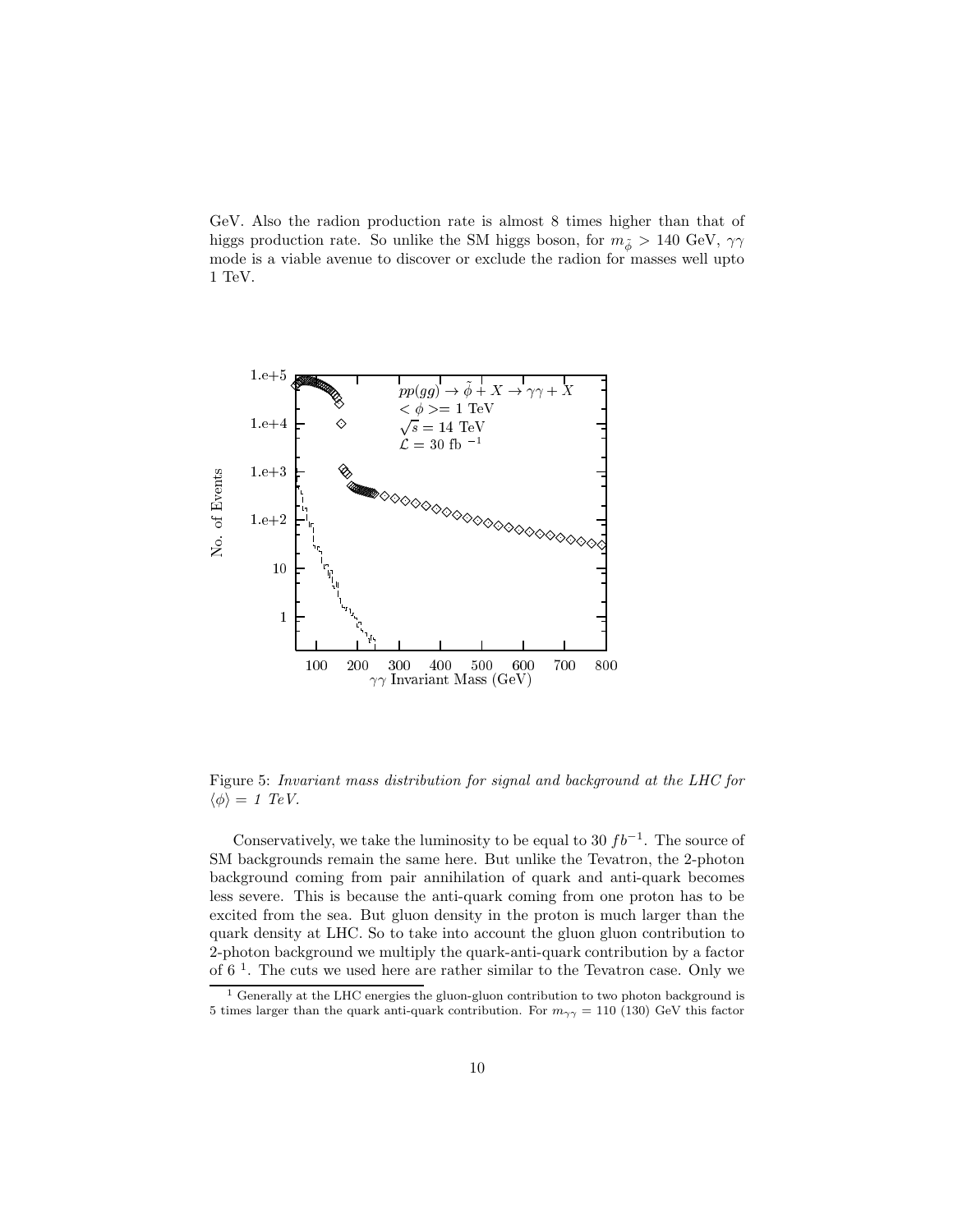change the cuts on the transverse momenta of the photons to be greater than 20 GeV. We present in fig. 5 the number of signal events and the corresponding number for the background against the  $\gamma\gamma$  invariant mass. To plot the invariant mass distribution for the background we choose a bin size of 5 GeV. Form the figure one can easily see that the background is an order of magnitude smaller than the signal over the entire mass range. And once  $M_{\gamma\gamma}$  is greater than 250 GeV, there are less than one event in the respective mass bins. That's why we do not show it in the figure. So LHC can easily discover radions with masses upto 1 TeV for  $\langle \phi \rangle =1$  Tev. If we increase  $\langle \phi \rangle$  to 4 TeV one can easily check from fig. 5 that our discovery limit comes down to 650 GeV.

## 4 Conclusions

In this paper we examined the radion production and its subsequent decay into SM particles at hadron colliders. The radion production cross-section is larger than the higgs production cross-section by a factor of 6-8. The partial width of the radion to two gluons and two photons is also enhanced due to the enhanced  $\phi$  g g or  $\phi \gamma$   $\gamma$  coupling. The other partial widths are suppressed with respect to higgs widths by a factor that depends on  $\langle \phi \rangle$ . We also discussed the viability of the 2-photon signal for the radion at the Tevatron. One can exclude radion mass upto 120 GeV even with the presently collected luminosity. Upgraded Tevatron with higher center of mass energy and higher luminosity certainly can discover radion upto 160 GeV mass, if not it can exclude it upto 165 GeV. Similarly at the LHC one can definitely discover radions with masses up to 1 TeV. These estimates are done assuming  $\langle \phi \rangle =1$  TeV. With increasing  $\langle \phi \rangle$  both the exclusion limit and the discovery limit using the  $\gamma\gamma$  mode will come down.

Note added: While this work was being completed there appeared one paper [12] which discusses some of the issues presented here.

#### References

- [1] L. Randall and R Sundrum, *Phys. Rev. Lett.* **83**, 3370 (1999).
- [2] W. D. Goldberger and M. B. Wise, Phys. Rev. Lett. 83, 4922 (1999); Phys. Rev. D60, 107505 (1999).
- [3] C. Csaki, M. Graesser, L. Randall and J. Terning, hep-ph/9911406; W. D. Goldberger and M. B. Wise, hep-ph/9911457.

has been estimated to be 3.55 (3.56) for the LHC [11].